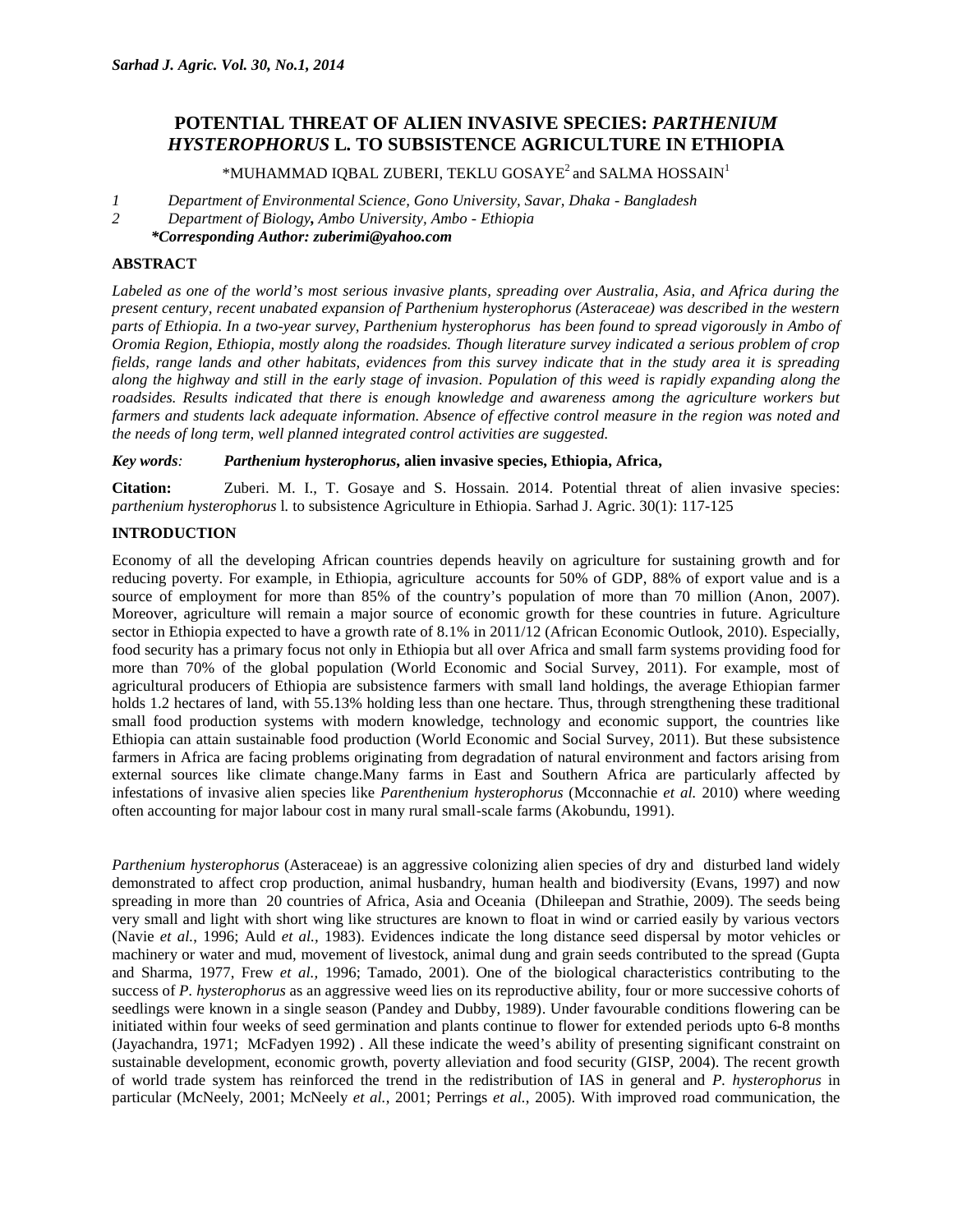opening of new markets and extension of trade has also contributed to the introduction and expansion of new species (Enserink, 1999; Cassey *et al.*, 2004; Semmens *et al.*, 2004).

### *Parthenium in Africa*

Recent surveys detected severe negative impacts of *P. hysterophorus* where subsistence and pastoral agriculture are of crucial importance like countries in Ethiopia, Swaziland and SouthAfrica, the Ethiopian farmers refer to *parenthenium. hysterophorus* as *'klidnole'* (living alone) or '*feremsis*' meaning 'sign off' (and leave your farm), reflecting its economic importance. Even many farmers have been forced to abandon grazing and cultivated land invaded by *P. hysterophorus.* The world famous, Masai Mara ecosystem in Kenya, which hosts the largest wildlife migration known to man, is under attack from this noxious weed from Central America, became a serious concern. If left unchecked it could threaten the continued migration of millions of animals across the plains every year (IUCN, 2010).

*Parthenium* was first detected in Uganda in 2008 and a follow-up survey carried out in Eastern and Western Uganda in July/August 2010 for the distribution of the weed in Uganda detected this weed in several districts indicating recent spread to new locations (Mcconnachie *et al.;* 2010). In Tanzania, surveys conducted in 2010 along selected road networks found it in Kilimanjaro International airport area, near Arusha airport, and around Arusha town (Mcconnachie *et al.,* 2010). First recorded in South Africa in 1880, in KwaZulu-Natal province (Hilliard, 1977), becoming common and invasive after 1984. Wild and Barbosa (1967) reported the presence of *P. hysterophorus* in Mozambique, but not in Zimbabwe, but since 1982 found spreading relatively slowly around Harare in Zimbabwe (Mcconnachie *et al.,* 2010).

## *Parthenium in Ethiopia*

First noticed in 1980s near food-aid distribution centers in Ethiopia (GISP, 2004), around Dire-Dawa in 1980's (Medehin, 1992; Frew *et al.,* 1996; Tamado, 2001), *P. hysterophorus* has been threatening the natural and agricultural ecosystems in Ethiopia by many authors (Table 1). this weed entered the country during theEthio- Somali war in 1976/77 through military vehicles (Frew *et al.,* 1996). The presence of the weed in Kenya and Somalia (Njorage, 1986) and the capacity of the seed to travel long distance through wind, water, and other means also suggested possible entry into Ethiopia from these neighboring countries.

Now, widely spread in the rangelands and in the cultivable fields of the Jijiga Zone (SERP, 1995; Frew *et al.,* 1996; Tamado and Milberg, 2000, Tamado, 2001), exerting harmful impacts on the composition, diversity and biomass production of the grass species in the range lands of Jijiga, Kebribeyah and Harshin districts of the Jijiga Zone and Somali Regional State of Ethiopia (Ayeles, 2007) and was reported *P. hysterophorus* as the second most frequent weed (54%). It is abundantly found in Gojjam, in south and north Gonder with the potential to spread to agricultural districts of Metama and Setit Humera and established in many districts of South, north, and central Tigray. In Alamata district, about 10,000 hectares of the land has been infested with *P. hysterophorus* (Bezabieh and Araya, 2002). In much of the low lands of Wello, this species has become the most dominant weed, a serious problem in the Regional State of Oromia although there is no actual survey data on the total area of land infested in the region. In the Adami Tulu-Jido Woreda , Central Rift Valley *P. hysterophorus* was found to be the most frequent and dominant species in road sides, grazing land and crop , especially the most abundant in road sides (49.1%). Field survey results showed that all the interviewed farmers were aware of *P. hysterophorus*, its ways of impacts on crops (Gebeyehu 2008), but little control measures adopted. Sorghum grain yield was reduced from 40 to 97% depending on the year and the location (Tamado *et al.*, 2002)**,** a strong negative relationship between *P. hysterophorus* coverage and species diversity was noted (Nigatu et al, 2010). Also, high infestation of *P. hysterophorus* in sorghum fields around Kobo and in sorghum, maize and teff fields around Robit, Gobie, Woldiya, and Kombolcha both during the growing period and after harvesting time and in East Shewa (Wolenchitti, Wonji, Methara), also in the Afar region (Awash, Anano, and Miesso), and West and East Hararghe, heavy infestation of the weed was observed both during fallow and cropping seasons. In Hataye, Shewa Robit, Ambo, and Nazareth area, *P. hysterophorus* has been reported to enter crop fields (Taye Tessema, 2002), but from Sirinka to Mersa and Dessie, the weed was present on the narrow strip along the main road for several kilometers, in many Woredas of West Shewa: Shoboka, Tibe, Guder, and Wolliso, only localized infestation of parthenium weed was observed on roadsides and rarely in crop fields (Taye Tessema, 2002). However, it was not found in the fields of economically important crops like maize and wheat, also in the central farmlands of East Shewa: Dukem, Bishoftu, Modjo, and Koka widespread infestation occurs mostly on roadsides, wastelands, towns, villages and gardens. In Ziway, Awassa and Wolkite, the weed was observed only in the town along the road and near dwelling sites indicating its recent introduction into the area. Introduction in these area considered very recent, probably since 1997, for there had been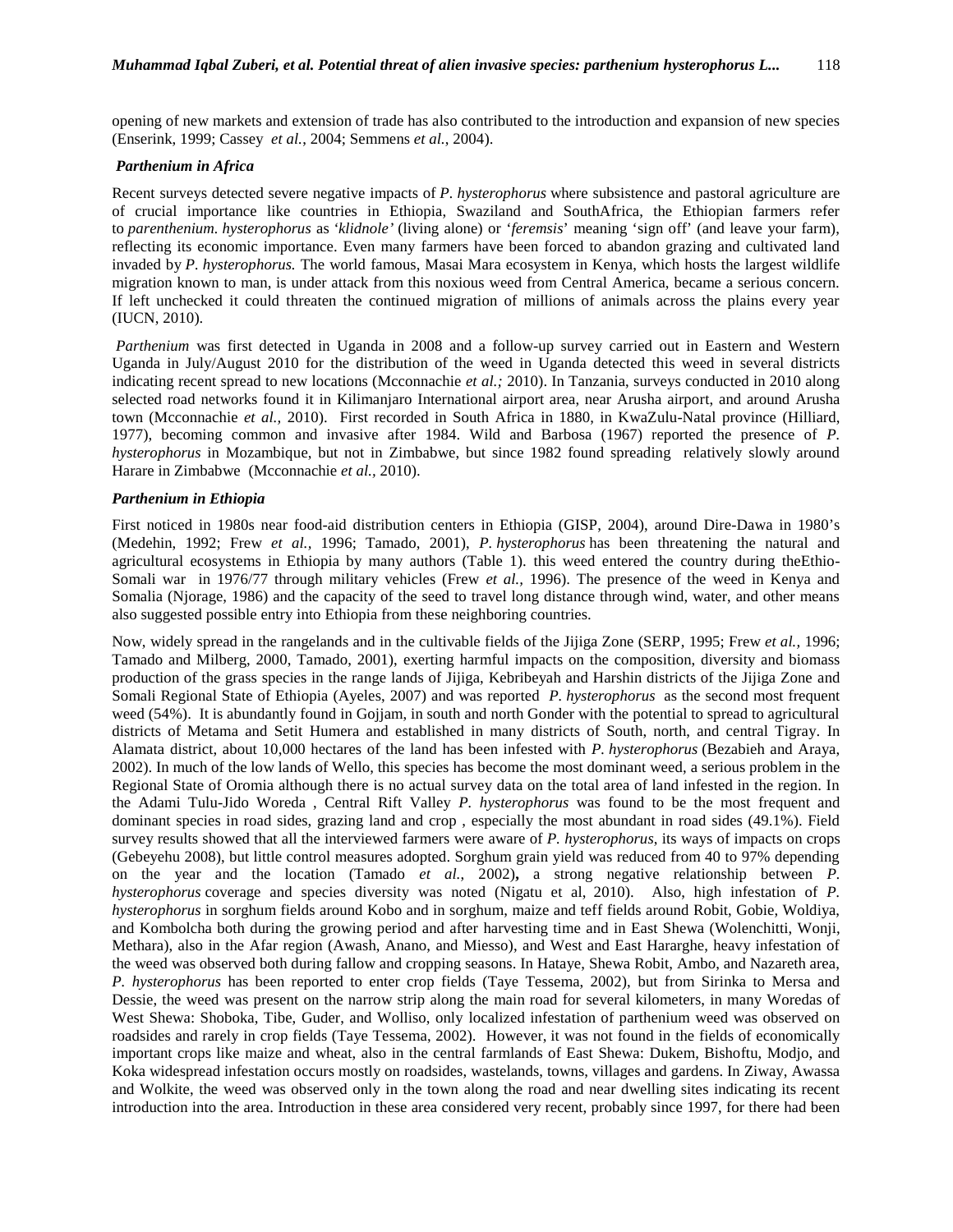no *P. hysterophorus* observed in West Shewa region from 1995 – 1996 (Taye Tessema *et al.*, 1998) during which intensive qualitative and quantitative determination of weeds occurring in these areas took place.

The most current survey (Mcconnachie *et al.* 2010) indicated *P. hysterophorus* spreading to Southwestern Ethiopia, but its prevalence and distribution has not been assessed and documented as limited baseline distribution locality data were available from Ethiopia. In East Africa, countries with highly favourable Ecoclimatic Index (EI) for *P. hysterophorus* include Ethiopia, Uganda, Tanzania and Kenya and in fact roadside surveys conducted in 2006 and 2007 revealed a significant increase in the baseline distribution records for *P. hysterophorus* in Ethiopia, South Africa and Swaziland. In Ethiopia, *P. hysterophorus* was found widespread in the north, east and south-western regions surveyed, the extent of distribution being more widespread than previously recorded (Mcconnachie *et al.* 2010). High density of *P. hysterophorus* infestations were mostly observed on roadsides surveys in Ethiopia, South Africa and Swaziland, nearly a third of the localities encountered in Ethiopia were of low and medium density, possibly indicating early stages of invasion at those localities. *P. hysterophorus* was only found at a few localities in north-western Ethiopia, even though the model estimated a wider area with suitable EIs for the weed (Mcconnachie *et al.* 2010). This may indicate that the full extent of the distribution has probably not yet been achieved. Their CLIMEX model indicated additional areas that are highly climatically suitable for *P. hysterophorus* in Ethiopia, in the sub-Saharan region and in southern Africa, which also highlights the potential for future spread of *P. hysterophorus* in sub-Saharan Africa (Mcconnachie *et al.* 2010). However, the study indicated that the need of more field data to further validate the predictions. In Ethiopia, the region south-east and south-west of Dire Dawa (where *P. hysterophorus* was first recorded in the country) is estimated by the CLIMEX model to be most eco-climatically suitable for *P. hysterophorus*) (Mcconnachie *et al.* 2010). Moreover, roadside surveys are by no means provide a comprehensive assessment of distribution of a species. Many African countries do not have accessible road networks. Due to the lack of information on the distribution of *P. hysterophorus* in Western Ethiopia, the current survey was undertaken to facilitate improved knowledge and to provide a baseline to monitor spread of the weed and to provide site-specific information for control measures.

## **MATERIALS AND METHODS**

The study site, Ambo (37<sup>0</sup>48'59" to 37<sup>0</sup>54'15"E and  $8^0$ 57'54" to  $8^0$ 59'39"N), situated in the Oromia Regional State of Ethiopia, is a small city in western high land part of Ethiopia, 112 km from Addis Ababa ( Fig 1). Altitude of the area ranges from 2060-2204 masl, with total annual rainfall ranging from 800 mm-1000 mm. The natural vegetation in the area has been much reduced, subsistence agriculture dominated by wheat, sorghum and teff, Most smallholder farms are located in the moisture reliable cereal-based highlands, which accounts for 59 percent of all farm area (Taffesse et al; 2010).

During September, 2010, road side verges of two km long, along both sides of the Addis Ababa – Ambo Highway, on the Eastern and Western ends of the city (2 km from City Center) were sampled for *P. hysterophorus* (Fig 1). At each city end along the roadsides, ten transects of 100 x 1m area were sampled at 50 m intervals, number of *P. hysterophorus* plants were counted on both the sides (north and south). In September 2011, the same transects used in 2010 were visually located and again counted for the weed. In addition, during 2011, sampling was done at 5 km distance on both the East and West side of the city, again on both north and south side verges, an area of 100x4 m were sampled for *P. hysterophorus* (Fig 1). Local farms (both east and west end 5 km off the city, were visited for observation and sampling, farmers were shown the live sample plants and asked for information regarding *P. hysterophorus*, local Agriculture Office and Agriculture Research Center were visited and information was collected from the officers/researchers.

#### **RESULTS AND DISCUSSION**

The survey established the presence of *P. hysterophorus* along the road sides of Ambo, city, the number of individuals increased more than tenfold from 2010 to 2011 in the observed transects (Table 1), the differences being highly significant for data collected for both sides of the road (Wilcoxon Rank Sum Test,  $P = 0.001$ ). It was observed that the distribution of plants along the verges was highly heterogeneous, from no plants in some transects to more than several thousand per transect, this was found in both the years (Table1). These observations suggesting rapid increase in population size and that the species is in the invasion stage because the main roadside verges had more plants (average 435.5 per transect) than the side roads (mean 148.5 per transect) in 2011. This observation of presence of the weed only along roads, others also indicated the species coming through road transport, also reported a common roadside weed in the highlands (>1900 m) of the Eastern Ethiopia (Tamado and Milberg, 2000). Another interesting point emerging from the data (Fig 2) was the presence of more individuals of *P. hysterophorus* in the South side than in the North side of the road. This was true for both 2010 and 2011.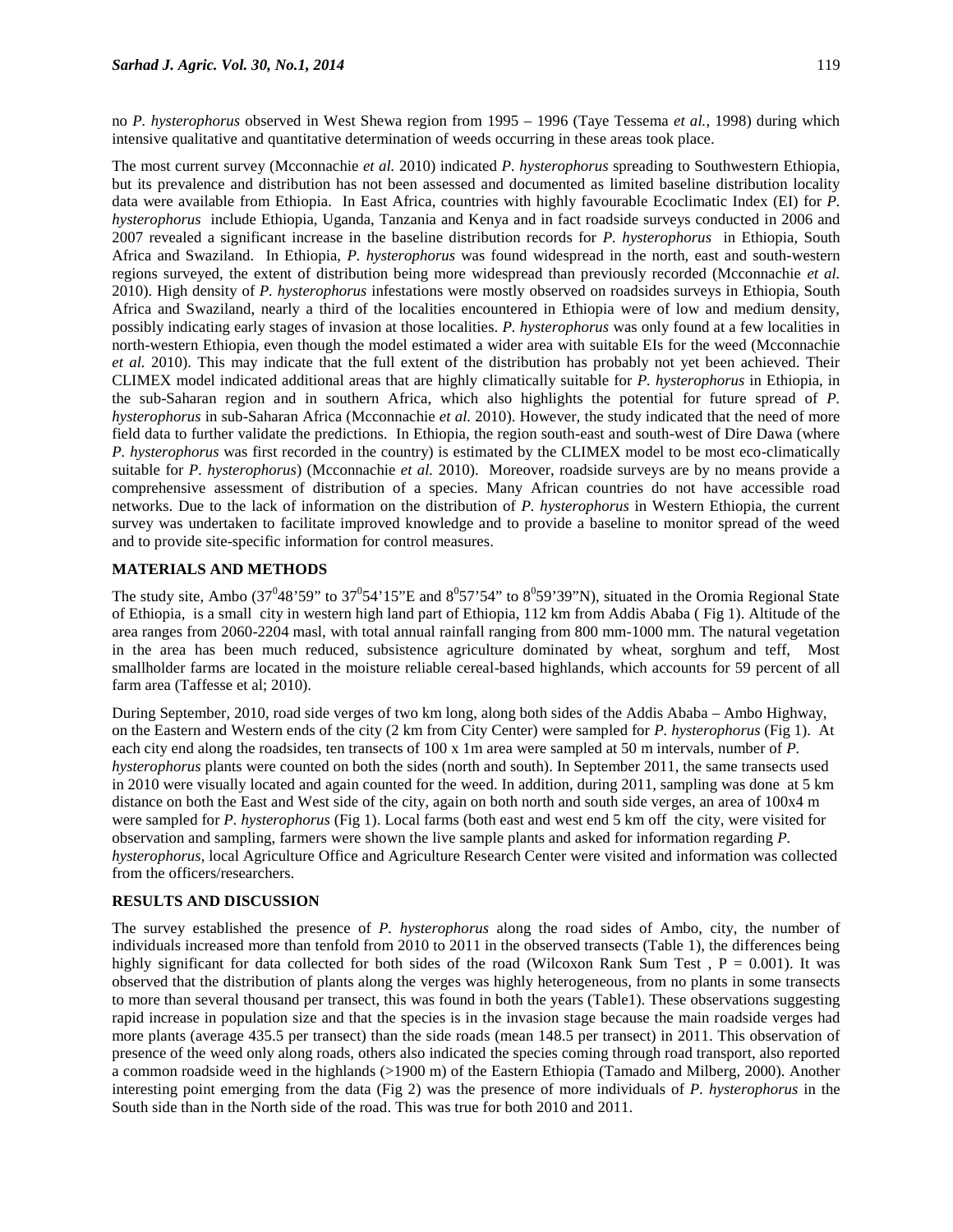In the near end and far area from the City also show more plant along the South side than north side (Table 1). When Wilcoxon Rank Sum Test was made, the differences between plant numbers observed in the South and North sides of the Highway was significant for 2010 data  $(P> 0.01)$ , 2011 data  $(P> 0.05)$ . This difference may be due to the wind direction, predominant wind direction from northeast prevails for most of the year so that the seeds carried by vehicles may be lodged to the southern side more than north side. The number of *P. hysterophorus* in transects sampled from the roadsides near (1 km) and far end (4 km) of City were different (Table 1). More plants were found near the city than far from the city, the difference highly significant (P>0.01 in the Rank Test). This also indicates the vehicles as carrier, they stop near the city center more and for longer periods. Visits to the crop fields (teff, wheat, pulse) and fallow lands around Ambo city (5/6 Km distances) by the authors indicated absence of *P. hysterophorus*. Further survey indicated the plant also occurring in the town of Holeta, about 100 km east of Ambo on roadsides growing only at irregular intervals.

It was noted that the city of Ambo is expanding fast and the areas with high infestation of *P. hysterophorus* were observed near these constructions sites, which probably enabled the weed to spread and establish rapidly. As reported recently (Mcconnachie *et al.* 2010) the rate and extent of spread of *P. hysterophorus* since introduction has been more noticeable in countries like Ethiopia and Swaziland than Kenya, South Africa and Zimbabwe, despite ecoclimatically suitable areas within the latter countries. This disparity has been ascribed to higher levels of land use related disturbances in Ethiopia and Swaziland. Processes such as overgrazing, agricultural expansion, and increased fuel wood extraction have certainly affected the vegetation of the region, with well-documented cases of local degradation reported (Mabbutt and Floret 1980; Lambin and Ehrlich 1997; Lindqvist and Tengberg 1993). It is very likely that the loss of vegetation cover and land use changes are likely to continue, driven by a rapidly growing population and development activities, also any prolonged droughts in the coming years with global climate change may trigger further deforestation, agricultural expansion and modifications in pastoral land use, thus contributing to rapid expansion of weeds like *P. hysterophorus.* Thus, agriculture in many countries in the tropics and sub-tropics currently facing extraordinary ecological challenges posed by the invasive species likely to be intensified in near future (Dukes and Mooney, 1999).

The survey of the stakeholders (Table 2) indicated that the personnel associated with agriculture are fully informed about the weed and have training/research experience. Some of them reported that the weed is reported in the crop fields by extension workers. However, there is apparent lack of activity to undertake control measures from any sources so far. Generally, the local farmers were found not to be aware about the potential threats originating from *P. hysterophorus,* only a few had heard about the weed from agriculture officers during a control campaign five/six years ago. This is contrary to other surveys done in the highly infested areas of Ethiopia, where the farmers were fully aware of the potential threat (Gebeyehu 2008). Among the university students from biology department ( $N=13$ ) about half had knowledge about *P. hysterophorus,* but the local secondary school students had no idea at all. A complete understanding and awareness about environmental problem is necessary to achieve environmental protection and the stakeholders must be committed "to initiate action, based upon knowledge and understanding" (Madsen, 1996).

The extensive survey of published literature in this paper indicated a fairly wide research data and information available on this weed in Africa in general and specifically for Ethiopia. It is now more important that effective control measures be undertaken. There were some isolated programmes aimed at creating awareness and controlling the weed, for example, the GoE-UNEP/GEF project "Removing Barriers to Invasive Plants Management in Africa (RBIPMA)" organizing parthenium field day on October 19, 2008 at Welenchitti, Boset Woreda [http://www.eiar.gov.et/ias-news/76] or the Virginia State University implementing a USAID

IPM-CRSP **"**Management of the Invasive Plant, Parthenium in Eastern and Southern Africa**,**" 2005-2009 (http://www.vsu.edu/pages/5039.asp).

The results of this distribution survey added to the knowledge of current distribution of *P. hysterophorus* in the Western Ethiopian Highlands. The information that the weed is spreading rapidly indicates the urgency of control measures. The study also indicates the need of a baseline from which monitoring be done on the spread and abundance of *P. hysterophorus* in the future. Moreover, site-specific information is essential for the selection of appropriate management options and integrated control programmes. It is hoped that all the stakeholders including the government departments will undertake long term and appropriate activities with the participation of the local community to control *P. hysterophorus* before the problem becomes difficult to manage.

As mentioned above, this noxious weed has now been spreading in more than 20 countries of Africa, Asia and Oceania (Dhileepan and Strathie, 2009), for example, it has achieved major weed status in Pakistan during the last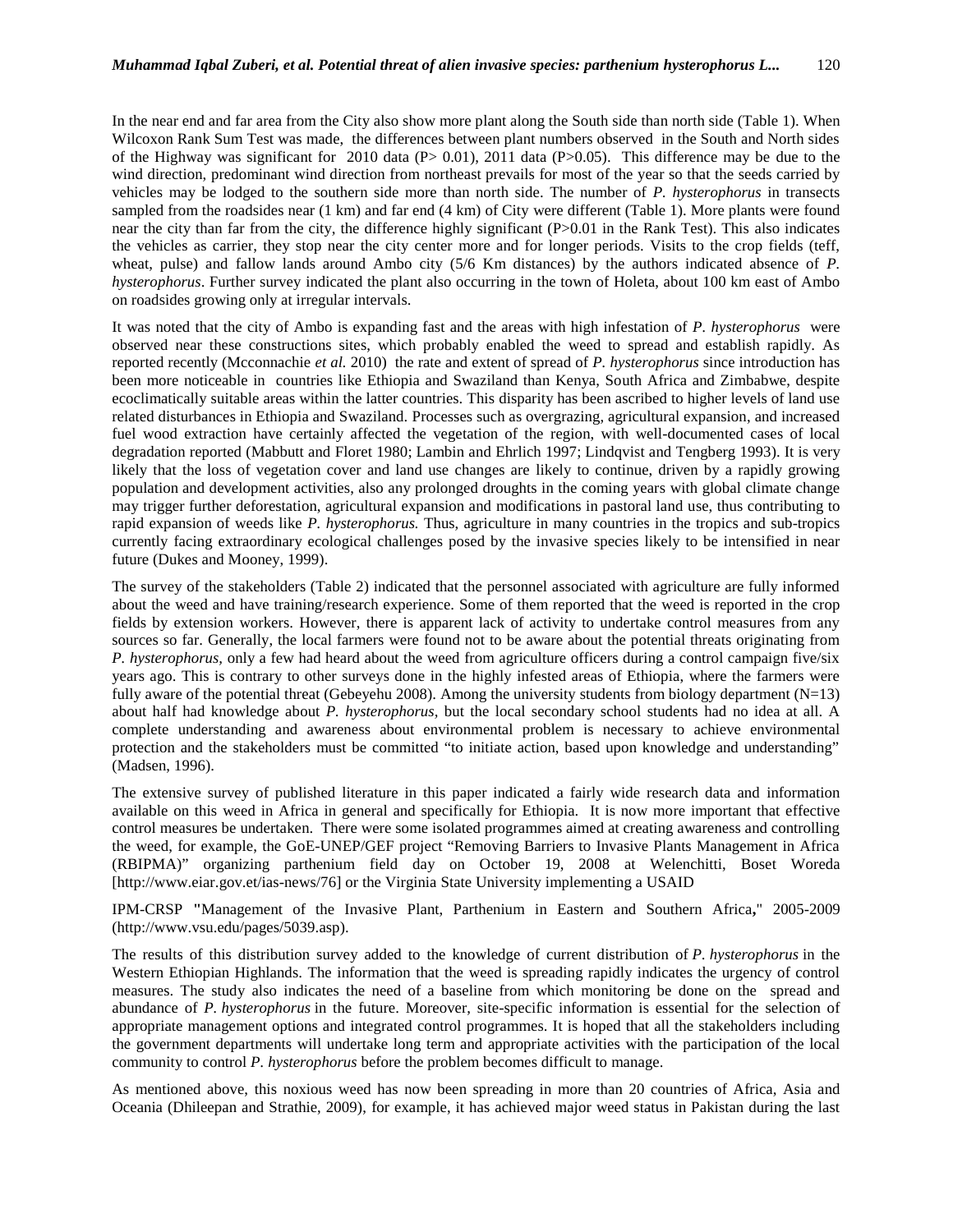15-20 years, rapidly spreading in rain fed districts of northern Punjab and other parts (Javaid et al, 2006; 2007; Javaid and Anjum, 2005, 2006). Also India, Bangladesh and other Asian countries have very similar problems with this invasive species. Few farmers and members of community are aware of the adverse effects of *Parthenium hysterophorus* on the productivity of crop plants, grazing animals and on ecosystem and biodiversity , also the rural people know little about the management and control of the weed (Kapoor, R.T, 2012, Gnanavel, 2013; Zuberi and Akter 2007; Akter and Zuberi. 2009; Salma Hossain and Zuberi, 2011). Thus, there is an urgent need of research, communication, awareness creation and programmes for management and control of the invasive weed.

## **CONCLUSION AND RECOMMENDATION**

Transect

The results indicated that *P. hysterophorus* is spreading rapidly in the Highlands of Ethiopia. There is a need of a baseline data for monitoring on the spread and abundance and for the selection of appropriate management options and integrated control measures. All the stakeholders including the government departments, researchers and the local community should undertake long term and appropriate activities for the successful control of *P. hysterophorus*.

| Lunoput in 2010 unu 2011<br>Distribution of Parthenium in $100x(1-4)$ m Transects along the roadside verges in Ambo |       |                       |                         |            |                                 |                    |                        |          |              |              |
|---------------------------------------------------------------------------------------------------------------------|-------|-----------------------|-------------------------|------------|---------------------------------|--------------------|------------------------|----------|--------------|--------------|
|                                                                                                                     |       | Location              | <b>Sides of</b><br>Road |            | Number of transects with plants | <b>Mean plants</b> | <b>Total</b><br>number |          |              |              |
| <b>Years</b>                                                                                                        | Road  | Distance(Km)from city |                         | Absent (0) | $1-10$                          | 11-50              | 51-100                 | above    | per transect | of transects |
|                                                                                                                     | Main  |                       | North                   | 6          | 8                               |                    |                        | $\Omega$ | 12.75        | 20           |
| 2010                                                                                                                | Road  | 2                     | South                   | 4          | 2                               | 8                  | 2                      | 4        | 76.45        | 20           |
|                                                                                                                     | Main  |                       | North                   |            | 6                               | 4                  | 2                      | 7        | 156.1        | 20           |
| 2011                                                                                                                | Road  | $\overline{c}$        | South                   |            |                                 | 4                  | $\Omega$               | 14       | 714.9        | 20           |
|                                                                                                                     | Side  |                       |                         |            |                                 |                    |                        |          |              |              |
| 2011                                                                                                                | Roads | $1$ to $3$            | <b>both</b>             |            | 9                               | 4                  |                        | 5        | 148.5        | 20           |
|                                                                                                                     | Main  | $4km$ , East $100x4$  | North                   |            | 4                               | $\theta$           | $\Omega$               |          | 41.8         | 10           |
| 2011                                                                                                                | Road  | m Transect            | South                   |            | 2                               | 2                  | $\Omega$               |          | 143.9        | 10           |
|                                                                                                                     |       | 4Km West              | North                   |            | 4                               | 2                  | $\overline{0}$         | 2        | 46.6         | 15           |
|                                                                                                                     | Main  | $100x4 \text{ m}$     |                         |            |                                 |                    |                        |          |              |              |

**Table 1** *Distribution of Parthenium hysterophorus along the roadside verges (Addis Ababa- Ambo Highway) in Ambo, Ethiopia in 2010 and 2011*

| Table 3. Level of information about <i>P.hysterophorus</i> and control activities among different stakeholders in Ambo |                                 |  |
|------------------------------------------------------------------------------------------------------------------------|---------------------------------|--|
| Information on P hysteronhorus among stakeholders                                                                      | Control oction Control octivity |  |

South 8 1 3 1 2 86.27 15

| Information on <i>P.hysterophorus</i> among stakeholders |    |       |                |         |                | <b>Control action</b> |       | <b>Control activity</b>      |
|----------------------------------------------------------|----|-------|----------------|---------|----------------|-----------------------|-------|------------------------------|
| <b>Subjects</b>                                          | N  | Nil   | <b>Know</b> as | Know as | <b>Know</b> as | Nil                   | Once  | <b>Integrated/biocontrol</b> |
|                                                          |    |       | alien          | harmful | AIS            |                       |       |                              |
| Agriculture officers                                     |    | $- -$ |                |         |                |                       |       | $- -$                        |
| Research Institute personnel                             |    | $- -$ |                | $- -$   |                |                       |       | --                           |
| Farmers-- East end                                       |    | 11    | 6              | $- -$   | $- -$          |                       |       | $- -$                        |
| Farmers-- West end                                       |    | h     |                | --      | $- -$          |                       | $- -$ | --                           |
| University students                                      | 13 | h     | $-$            |         | 4              |                       | $- -$ |                              |
| Secondary School students                                | 15 | 12    | 3              | $- -$   | $ -$           |                       |       | --                           |

\*Numbers are individuals responding

2011 Road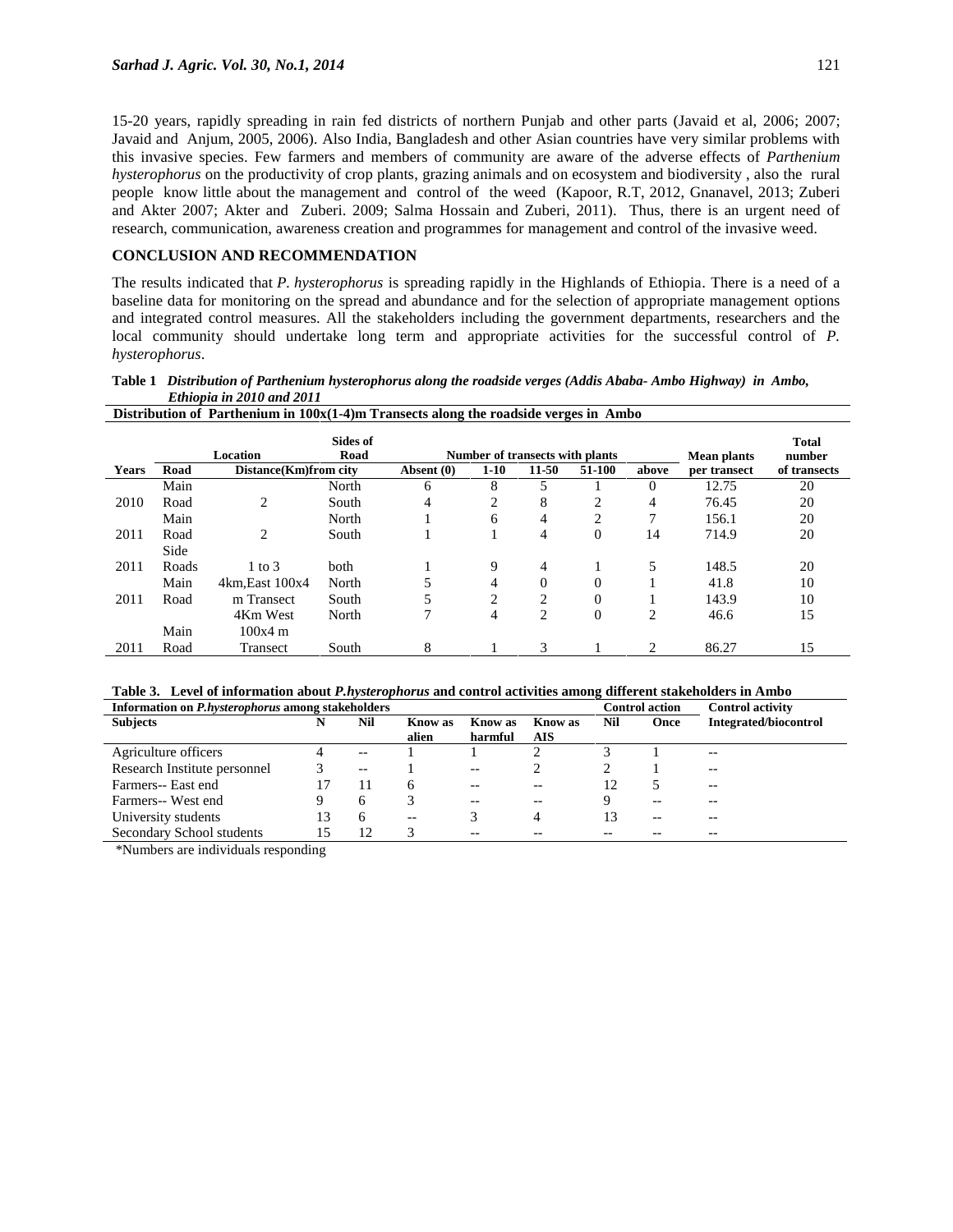

**Fig. 1. Map showing Location of the study area for the presence of** *Parthenium hysterophorus*



**Fig. 2. Presence of plants (***Parthenium hysterophorus* **) along the North and South sides of the Highway**

## **REFERENCES**

African Economic Outlook.(2010). OECD, African Development Bank. www.networkers.org/userfiles/oecd\_2010\_rapp\_on\_africa.pdf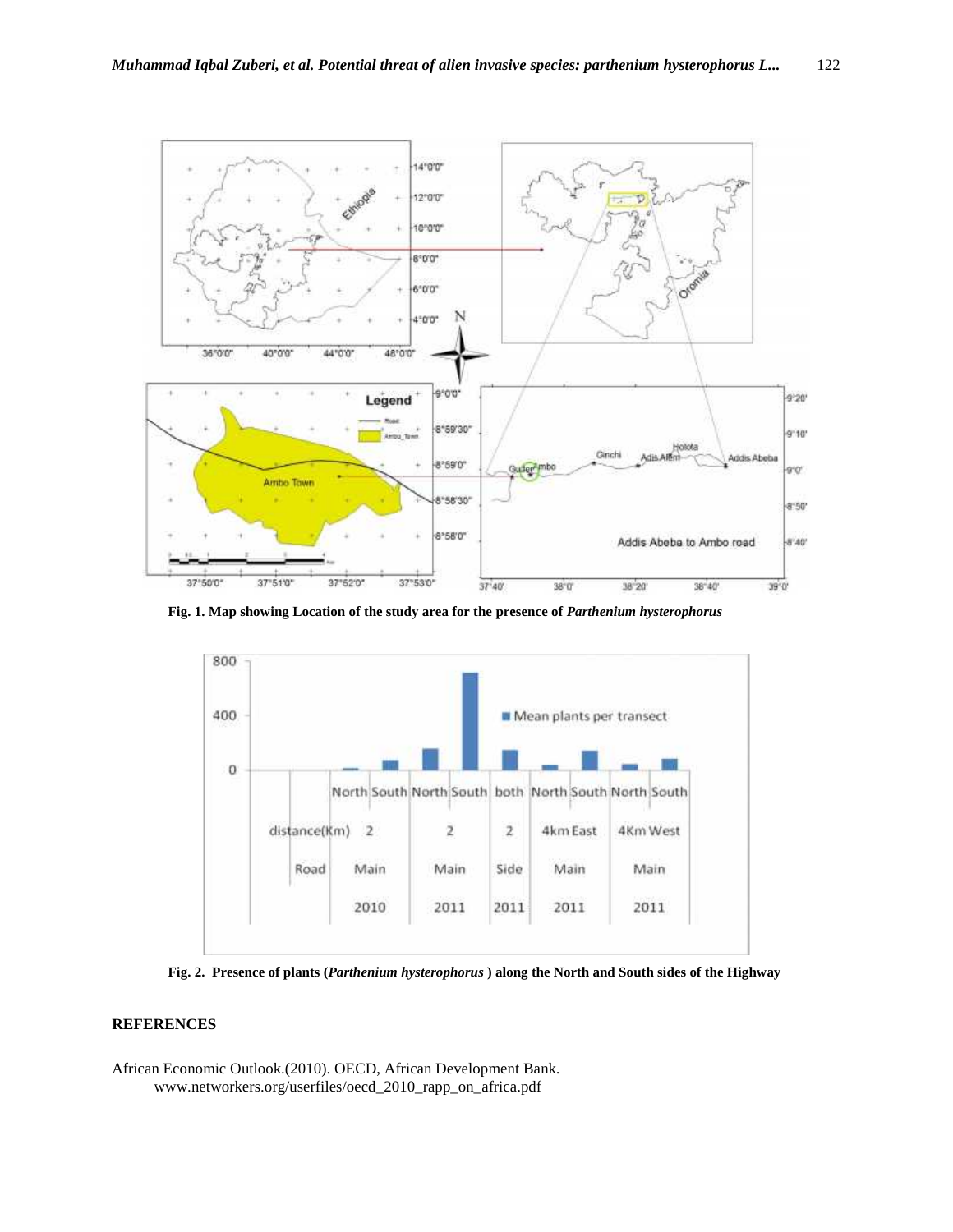- Akter A. and M.I. Zuberi. 2009. Invasive alien species in Northern Bangladesh: Identification, inventory and impacts. International Journal of Biodiversity and Conservation. 1(5) pp. 129-134
- Akobundu, O. (1991). Weeds in human affairs in Sub-Saharan Africa: implications for sustainable food production. *Weed Technology* 5, 680–690.
- Annon (2007). The Encyclopedia of the Nations. Ethiopia Agriculture http://www.nationsencyclopedia.com/economies/Africa/Ethiopia-agriculture.html
- Auld, B.A., J. Hosking and R.E. McFadyen, (1983). Analysis of the spread of tiger pear and parthenium weed in Australia. *Australian Weeds,* 2, 56-60.
- Ayeles S. (2007). The Impact Of Parthenium (*Parthenium Hysterophorus* L.) On The Range Ecosystem Dynamics Of The Jijiga Rangeland, Ethiopia. M.Sc. THESIS.Haramaya University
- Bezabih, F. and Araya,T.(2002). Spread and status of partheinium in Tigray Regional State at Woreda level. Tigray Bureau of Agriculture and Natural Resources.
- Cassey, P. M., G. J. Blackburn, K. E. Russell, Jones and J. L. Lockwood, (2004). Influences on the transport and establishment of exotic bird species: an analysis of the parrots (Psittaciformes) of the world. *Glob. Change Biol*. 10, 417–426
- Dhileepan, K. and L. Strathie, (2009). *Parthenium hysterophorus* L. (Asteraceae). In: *Biological Control of Tropical Weeds using Arthropods* (Muniappan,R., Gvp Reddy and Raman, A. eds), 274–318. Cambridge University Press, UK.
- Dukes, J.S. and H.A. Mooney. (1999). Does global change increase the success of biological invaders?' *Trends Ecol. Evol.,* 4: 135-139
- Enserink, M. (1999). Biological invaders sweep in, *Science,* 285: 1834-1836.
- Evans, H.C. (1997). *Parthenium hysterophorus*: A review of its weed status and the possibilities for biological control. Biocontrol News and Information 18: 89-98.
- .Frew M., K. Solomon and D. Mashilla. 1996. Prevalence and distribution of *Parthenium hysterophorus* L. In Eastern Ethiopia. Arem 1:19-26.
- Gebeyehu A.K. (2008). The distributions of parthenium weed (*Parthenium hysterophorus* L. Asteraceae) and some of its socio-economic and ecological impacts in the Central Rift Valley, Adami Tulu-Jido Kombolcha Woreda; Ethiopia, M.Sc thesis. Addis Ababa University, 2008.
- GISP (Global invasive Species Programme) (2004). Africa Invaded: The Growing Danger of Invasive Alien Species. Global invasive Species Programme, Cape Town.

http://www.gisp.org/downloadpubs/gisp%20africa%202.pdf

Gnanavel.I. 2013.Parthenium hysterophorus L.: A Major Threat to Natural and Agro Eco-Systems in India. Sci. Inter. Vol. 1 (5), 2013

- Gupta, O.P. and J.J Sharma, (1977). Parthenium menace in India and possible control measure.FAO, *Plant Prot. Bull.* 25: 112-117.
- Hilliard, O.M. (1977). *Compositae in Natal*. University of Natal Press, Pietermaritzburg, South Africa, 659 pp.
- Hossain Salma and M.I. Zuberi.2013. Current status of invasive alien plant species in north-western Bangladesh. Proceedings of the Eighth International Workshop on Biological Control and Management of Chromolaena odorata and other Eupatorieae, Nairobi, Kenya, 1-2 November 2010.Zachariades C, Strathie LW, Day MD, Muniappan R (eds) ARC-PPRI, Pretoria (2013) pp 48-52
- IUCN (2010). Noxious weed threatens the biggest wildlife migration on the planet. *http://www.iucn.org/about/work/programmes/species/news\_events/?6511*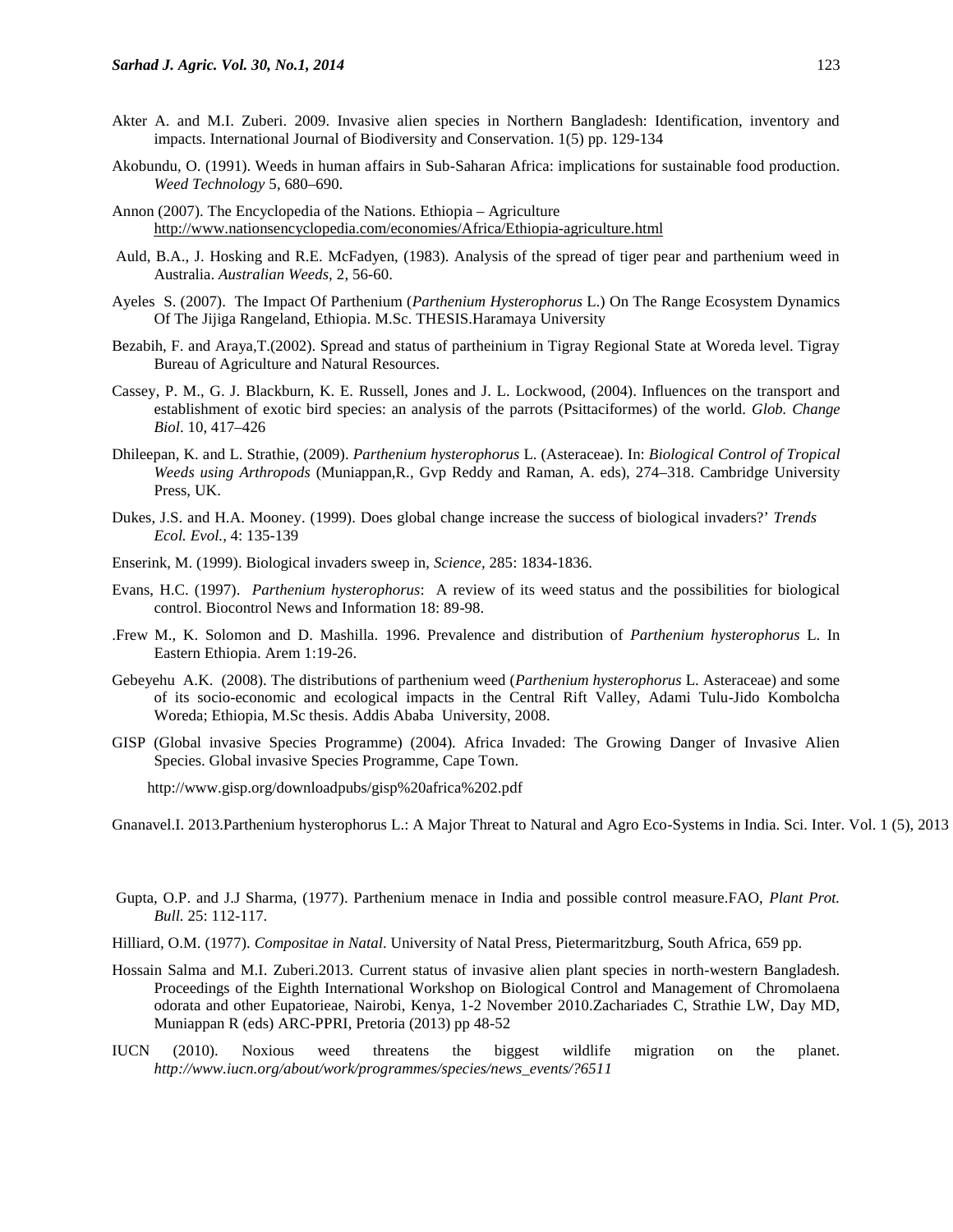Javaid Arshad , Sobiya Shafique And Shazia Shafique , 2007. Causes Of Rapid Spread Of Parthenium Hysterophorus L. In Pakistan And Possible Control Measures – A Review. Pak. J. Bot., 39(7): 2611-2618

Javaid, A. and T. Anjum. 2005. Parthenium hysterophorus L. – a noxious alien weed. Pak. J.

Weed Sci. Res., 11 (3-4): 171-177.

- Javaid, A. and T. Anjum. 2006. Biological Control of PartheniumIII: Control of Parthenium hysterophorus L. by aqueous extracts ofallelopathic grasses. Pak. J. Bot., 38 (1).
- Javaid, A., S. Shafiqueand S. Shafique. 2006a. Parthenium weed an emerging threat to plant biodiversity in Pakistan. Int. J. Biol. Biotech.,3(3): 619-622.
- Jayachandra, M. (1971). Parthenium weed in Mysore state and its control. Current science 40: 568-569.
- Kapoor, R.T, 2012. Awareness related survey of an invasive alien weed, Parthenium hysterophorus L. in Gautam Budh Nagar district, Uttar Pradesh, India. J. Agri. Technol. 8(3): 1129-1140
- Lambin, E. F., and D. Ehrlich, (1997). Land-cover changes in sub-Saharan Africa (1982–1991): Application of a change index based on remotely sensed surface temperature and vegetation indices at a continental scale. *Remote Sens. Environ.* 61, 181–200.
- Lindqvist, S., and A. Tengberg, 1993: New evidence of desertification from case-studies in northern Burkina- Faso. *Geogr. Ann.* 75, 127–135
- Mcconnachie A.J, L W Strathie, W Mersie, L Gebrehiwot, K , A. Abdurehim, B abrha, T Aaraya, F. Asaregew, F assefa, R Gebre-Tsadik, L Nigatu, B Tadesse and T Tana (2010). Current and potential geographical distribution of the invasive plant *Parthenium hysterophoru* (Asteraceae) in eastern and southern Africa. Weed Research.
- Madsen P. (1996). What can universities and professional schools do to save the environment? *In*: Earth Summit Ethics: toward a reconstructive postmodern philosophy of environmental education (*Eds*: Callicott JB, Rocha FJ), Albany State University of New York Press. NY: 71-91.
- McFadyen, R. C.(1992). Biological controls of parthenium weed in Australia. *Crop Prot.* 11: 400-407.
- McNeeley, J. A., Mooney, H. A., Neville, L. E., Schei, P. and Waage, J. K. (2001). Global Strategy on Invasive Alien Species. IUCN – the World Conservation Union, Gland.
- McNeely, J. A. (2001). An introduction to human dimensions of invasive alien species. In McNeely, J. A., (ed). The Great Reshuffling. Human Dimensions of Invasive Alien Species, Gland, IUCN: 5–20.
- Mabbutt, J. A., and Floret C. (1980). *Case Studies on Desertification*. UNESCO, 279 pp.
- Medehin, B.G. (1992). *Parthenium hysterophorus L,* A new weed problem in Ethiopia. FAO *Plant Protection Bulletin,* 40: 49.
- Navie, S.C., McFadyen R.C., Panetta F.D. and.Adkins S.W , (1996).The Biology of Australian weed *Parthenium hysterophorus* L. *Plant Protect. Quart.* 11:76-88.
- Nigatu L., Asresie. H, Janmejai. S,and S. W. ADKINS. (2010). Impact of *Parthenium hysterophorus* on grazing land communities in north-eastern Ethiopia*.* Weed Biol. Manag. 10, 143–152
- Njorage, J.M., (1986). New weeds in Kenya coffee. Kenya Coffee, 51: 331-335.
- Pandy, H. N. and Dubey, S. K. (1989). Growth and population of an exotic weed Parthenium hysterophorus Linn. Proceedings of Indian Academy of sciences, *Plant science,* 99: 51-58.
- Perrings, C., Dehnen-Schmutz, K., Touza, J. and Williamson, M. (2005). How to manage biological invasions under globalization, Trends Ecol Evol. 20: 212-215.
- Salma Hossain and M.I. Zuberi (2011). Current Status of Invasive Alien Species in Northern Bangladesh. In proceedings 1st IOBC Parthenium weed workshop 2010 Nairobi, Kenya.
- Semmens, B. X., Buhle, A. K., Salomon, C. V. and Pattengill-Semmens (2004). A hotspot of non-native marine fishes: evidence for the aquarium trade as an invasion pathway. *Mar. Ecol. Prog. Ser.* 266: 239–244.